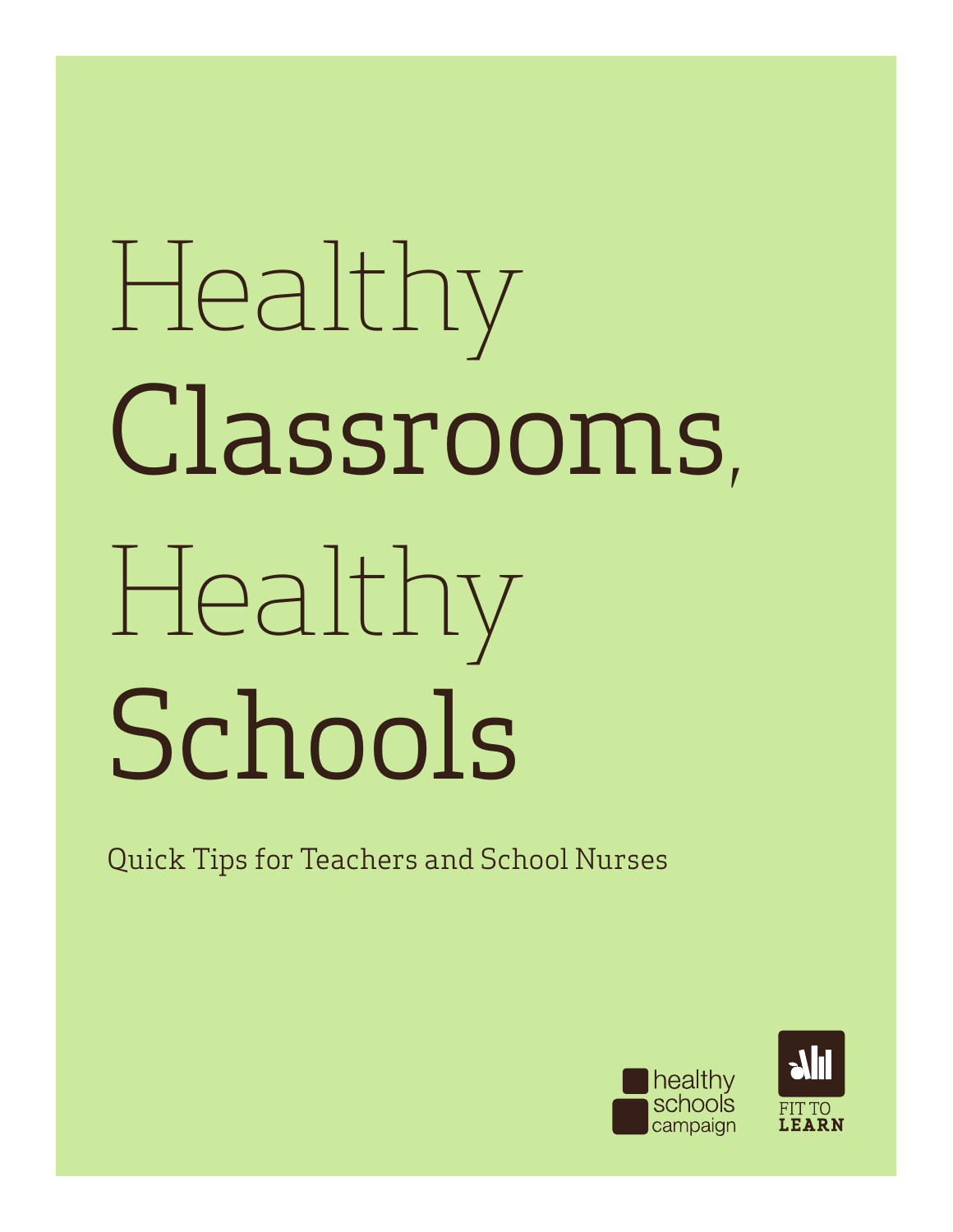How can I fit healthy eating lessons into the day when it's already so busy? **How can my students be more active when space is limited?** Where can I find easy nutrition education lessons? **How can I make birthday celebrations healthier?**

Research documents what teachers and school nurses know: healthy, active, well-nourished students are better prepared to learn. The school environment—from the air students breathe to the food they eat, the opportunities they have to be active and the habits they develop—will shape their health and learning for a lifetime. Initiatives to improve student wellness offer an opportunity to prepare students for *increased* academic achievement and **reduced absenteeism**: studies show that when kids are physically active and have a healthy school environment, learning and test scores improve.

Teachers and school nurses play a particularly key role in promoting student wellness as they spend significant time with students and serve as critical role models.

For this reason, Healthy Schools Campaign created Fit to Learn, a professional development program focused on practical approaches to making health and wellness a regular part of the classroom experience. The training spotlights ways to fit healthy habits into daily learning, integrating nutrition education and fitness into classroom lessons that meet learning standards in math, reading, science, social studies, art and music. Chicago teachers taking part in Fit to Learn have described it as "awesome," "realistic and helpful," and "right on track."

This tip sheet includes quick ideas from Fit to Learn that you can use to create a culture of wellness in your classroom and beyond. To learn more or access additional resources, visit www.healthyschoolscampaign.org/FitToLearn.

### **Nutrition education**

# Make healthy eating part of the classroom conversation.

Helping students understand healthy eating is a fundamental part of creating a healthy school environment. While nutrition education can certainly be a subject of its own, you can also reinforce these important messages by integrating them into your other lessons. For example:

- · Make school snack and lunch a teachable moment. Praise children for making healthy choices. Challenge students to make their plates balanced. Eat lunch with your students and encourage them to take and eat fruits and vegetables.
- · Engage students in creating visual representations such as graphs of the number and types of healthy foods eaten during lunch.
- · Decorate classrooms, hallways, cafeterias, and other common spaces with healthy eating messages. Invite your students to join you in creating these materials.
- · Integrate nutrition education into academic lesson plans: read about how food is grown, learn about healthy food in different cultures, swap out a flash card featuring french fries for one that features fresh fruit.
- · Grow a garden! Gardening connects to a range of academic goals, from writing to math, and is a great way to build excitement for working together and… enjoying vegetables!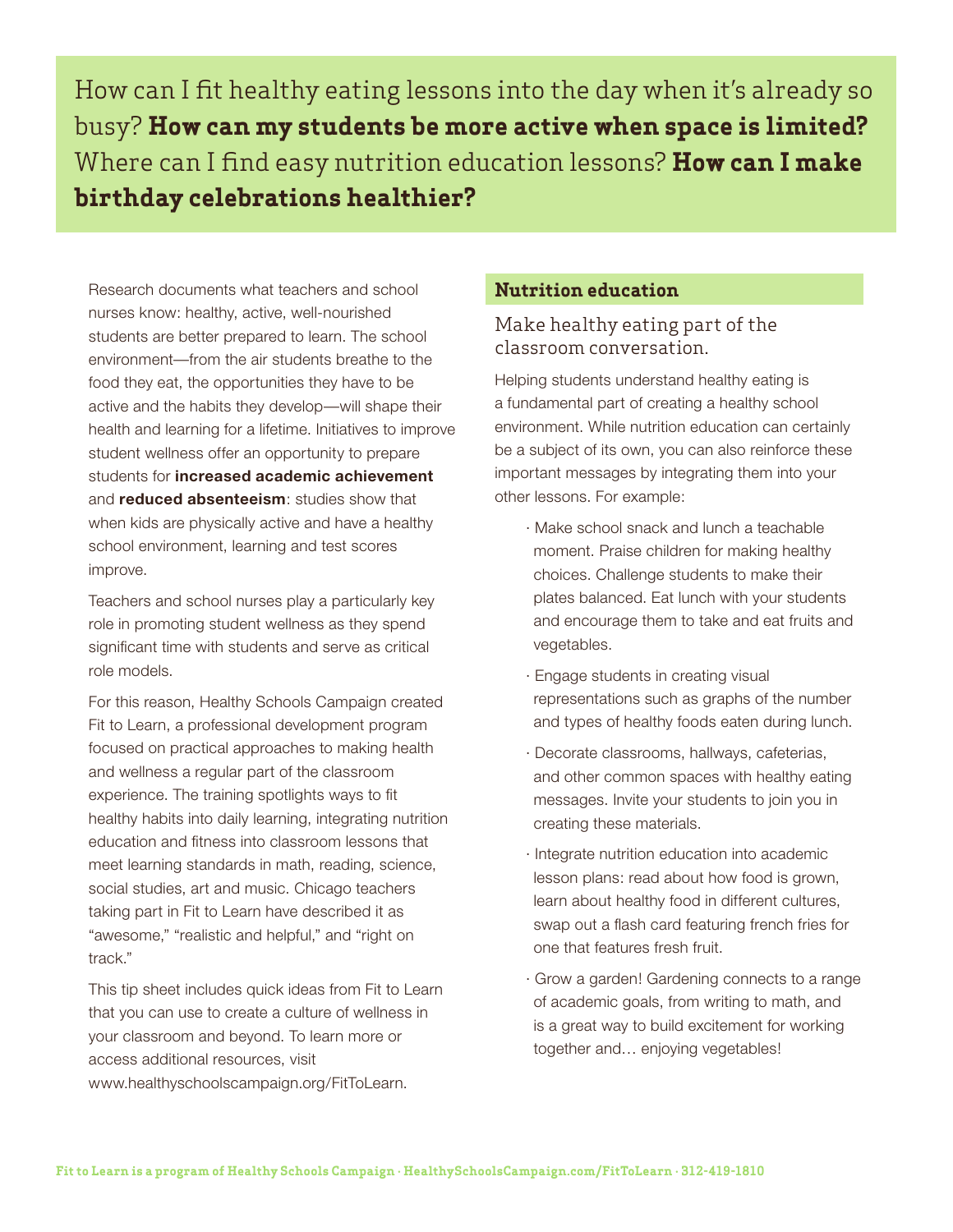

## **Physical activity**

# Stay active throughout the school day!

Teachers can increase physical activity by capitalizing on opportunities to integrate fitness into daily classroom routines and by creating opportunities for students to take movement breaks throughout the day. A few ideas:

- · Practice spelling words while getting some exercise and have students spell words aloud, doing one jumping jack for each letter. This works with reciting the alphabet too.
- · Review any subject in a fun, active way by having students form a circle, with one of them holding a playground ball. Ask a review question. The student will have to answer correctly before tossing the ball to a classmate of their choice.
- · Line students up opposite you. State a fact you have studied. If students think the fact is true, they will take one step forward, if they think it is false, they will take one step back.
- · Incorporate walking breaks and take your class for a walk while discussing with the students what they learned during the previous lesson.
- · After long, sedentary periods, transition to a new lesson with an activity break!

#### **Healthy celebrations and rewards**

# Focus on fun, not food.

The way you choose to celebrate special days, reward students and even raise funds for school sends messages about healthy eating and physical activity: and with a little effort, you can make sure those messages are in sync with the lessons you're working so hard to teach students!

#### **Celebrations**

- · Find a fun focus other than food: plan activities and themes to keep kids excited without snacks being the main event.
- · Celebrate creatively by setting up craft stations and playing music in the background.
- · Have a scavenger hunt for items or information in the classroom or around the school. Have children search for items related to the party theme.
- · Have a dance party, such as learning an Irish step dance for St. Patrick's Day.
- · Instead of a party, organize a special community service project, like inviting senior citizens for lunch, decorating pillowcases to give to a homeless shelter, or making holiday cards for hospital patients.

# Continued ≥